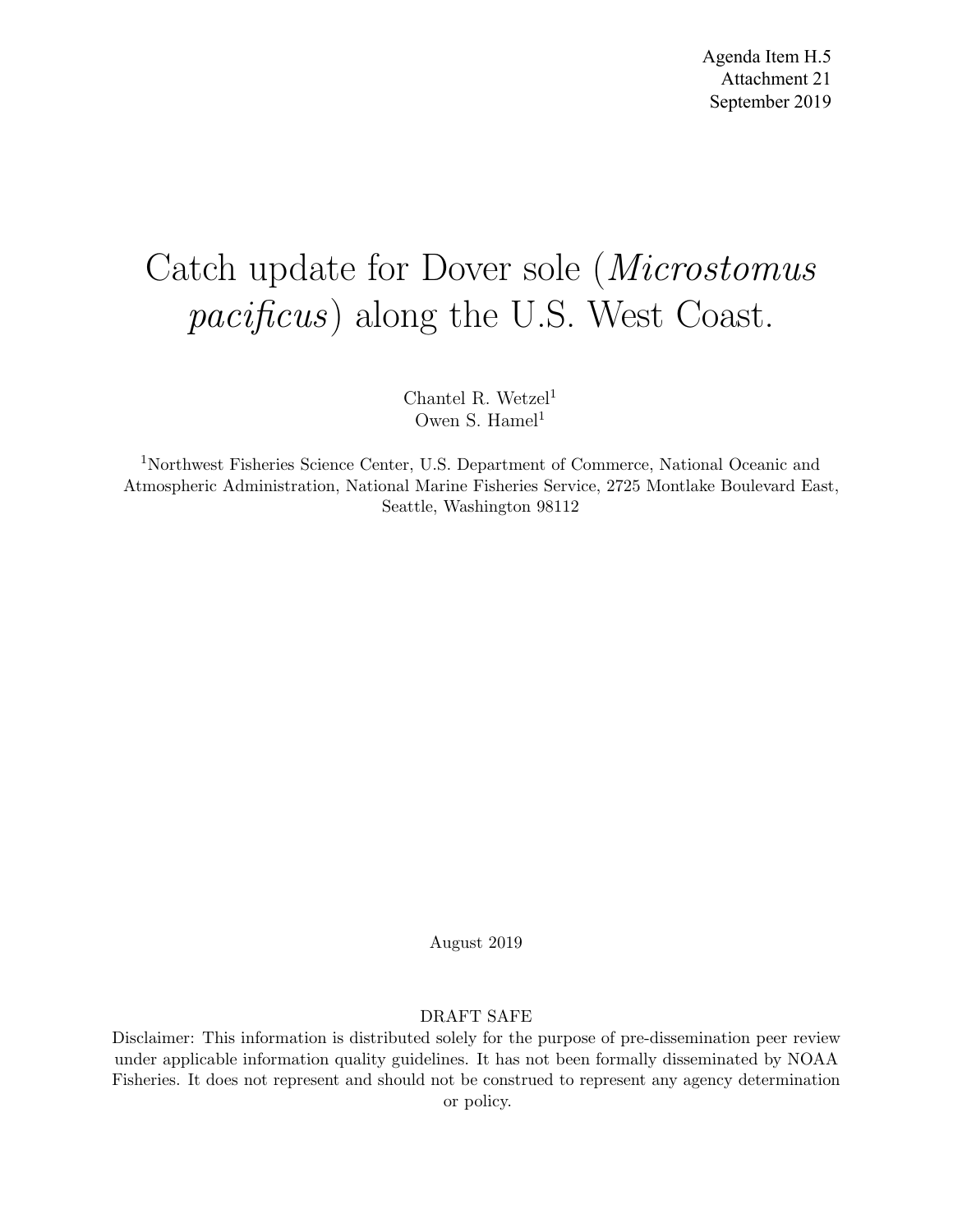This report may be cited as:

Wetzel, C.R. and Hamel, O.S. 2019. Catch update for Dover sole (Microstomus pacificus) along the U.S. West Coast in 2019. Pacific Fishery Management Council, 7700 Ambassador Place NE, Suite 200, Portland, OR 97220.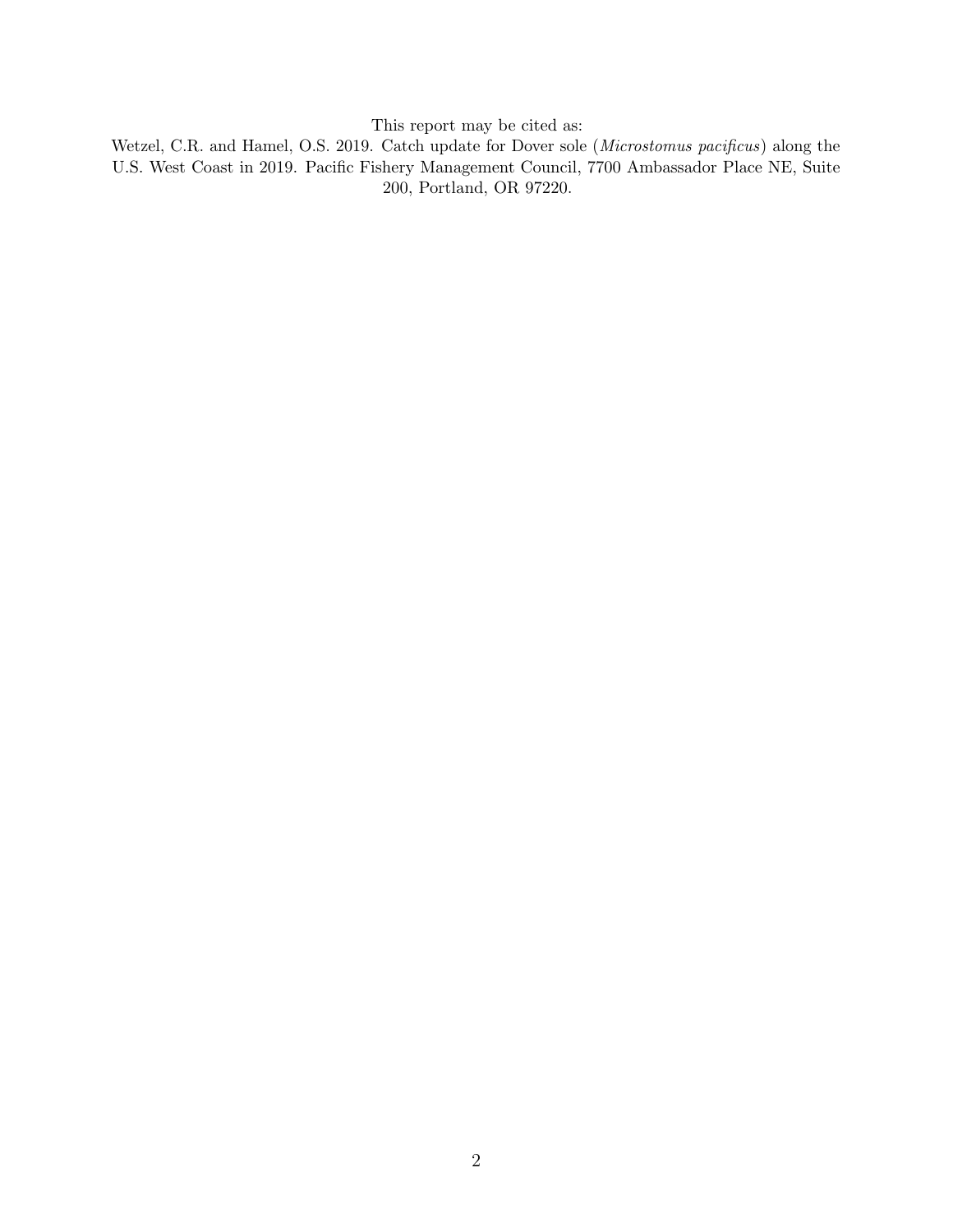# Catch update for Dover sole (Microstomus pacificus) along the U.S. West Coast.

## Contents

| <b>Executive Summary</b> |                |
|--------------------------|----------------|
|                          | $\mathbf{1}$   |
|                          | $\mathbf{1}$   |
|                          | 3              |
|                          | $\overline{4}$ |
|                          | 6              |
|                          | 8              |
|                          | <sup>12</sup>  |
|                          | 12             |
|                          | 13             |
|                          | 13             |
|                          | 14             |
| References               | 19             |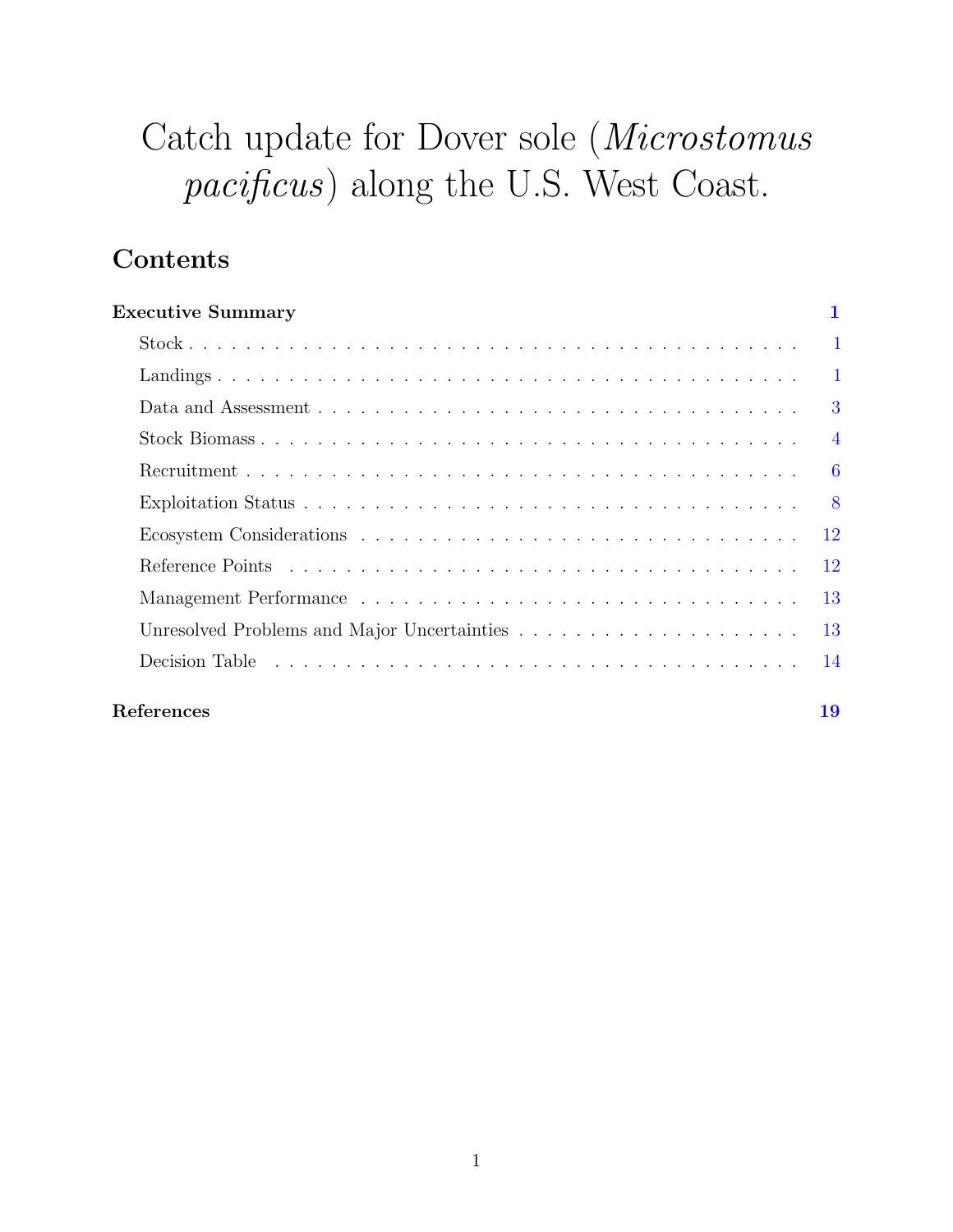## <span id="page-3-0"></span>Executive Summary

#### <span id="page-3-1"></span>Stock

This is an assessment of Dover sole (Microstomus pacificus) that reside in the waters off California, Oregon and Washington from the U.S./Canadian border in the north to the U.S./Mexico border in the south. Dover sole are also harvested from the waters off British Columbia and in the Gulf of Alaska, and although those catches were not included in this assessment, it is not certain if those populations contribute to the biomass of Dover sole off of the U.S. West Coast.

### <span id="page-3-2"></span>Landings

Dover sole were first landed in California in the early part of the 20th century and the fishery began increasing landings in Oregon and Washington in the 1940's. Landings remained relatively constant throughout the 1950's and 1960's before increasing rapidly into the early 1990's. Subsequently, the landings declined (mostly in California) until 2007 when harvest guidelines increased the allowable catch (Figure [a\)](#page-4-0). Groundfish trawl fisheries land the majority of Dover sole while fixed gears, shrimp trawls, and recreational fisheries make up a very small amount of fishing mortality. Some discarding of Dover sole occurs in the fisheries, and appears to have different patterns based on location.

The landings in Table [a](#page-4-1) for 2011-2018 were fixed by fleet according to values provided by the Pacific Fishery Management Council (PFMC) Groundfish Management Team (GMT). The discards for 2011-2017 were obtained from the Groundfish Mortality Report. Discards for 2018 were fixed at 1% of landings. The same assumption regarding discarding rates was applied to 2019 and 2020 forecast years. Landings plus discards is referred to as total removals. While the Dover sole assessment estimated discards in the model, the catch update set the total removals as forecasted total dead mortality for 2011 and beyond.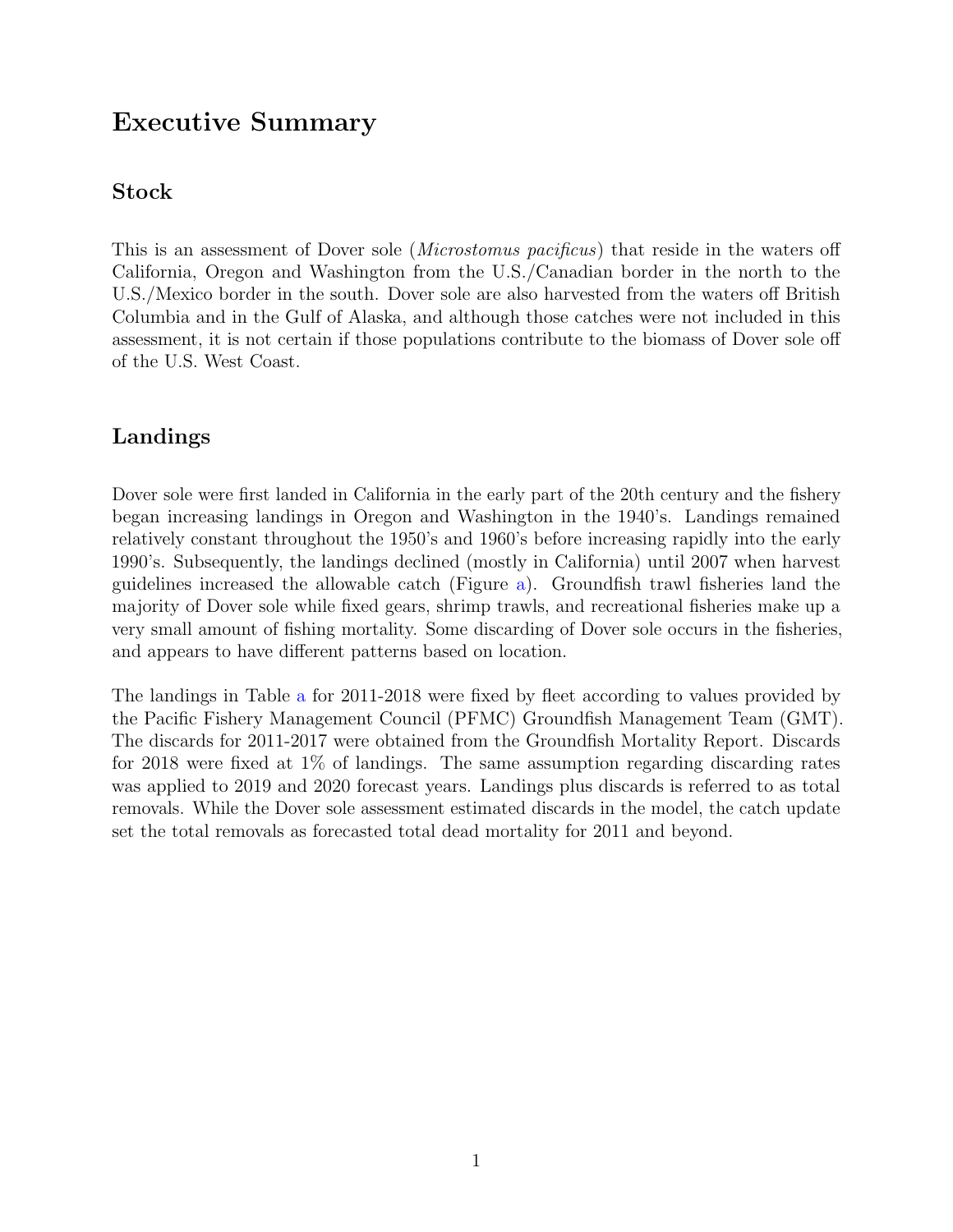| Year | California | Oregon   | Washington | Total     | Total     |
|------|------------|----------|------------|-----------|-----------|
|      |            |          |            | Landings  | Removals  |
| 2007 | 2,758.70   | 5,550.20 | 955.20     | 9,264.10  | 10,171.01 |
| 2008 | 2,992.10   | 7,259.60 | 951.90     | 11,203.60 | 12,245.12 |
| 2009 | 3,154.30   | 7,452.40 | 1,124.80   | 11,731.50 | 12,820.22 |
| 2010 | 2,613.60   | 6,878.90 | 882.10     | 10,374.60 | 11,313.38 |
| 2011 | 2,119.09   | 4,550.48 | 591.71     | 7,261.28  | 7,944.14  |
| 2012 | 1,886.48   | 4,230.04 | 655.84     | 6,772.36  | 7,407.01  |
| 2013 | 1,941.26   | 4,901.37 | 548.70     | 7,391.33  | 8,070.80  |
| 2014 | 1,715.77   | 4,065.05 | 230.46     | 6,011.27  | 6,571.43  |
| 2015 | 1,643.66   | 3,945.87 | 233.88     | 5,823.41  | 6,367.80  |
| 2016 | 1,566.58   | 4,868.52 | 311.65     | 6,746.75  | 7,350.58  |
| 2017 | 1,519.49   | 4,928.55 | 444.54     | 6,892.58  | 7,509.60  |
| 2018 | 1,426.83   | 4,120.22 | 368.82     | 5,915.87  | 6,457.19  |

<span id="page-4-1"></span>Table a: Total removals (mt) for the past 10 years for Dover sole by source.

<span id="page-4-0"></span>

Figure a: 'Total removals by fleet off the U.S. West Coast.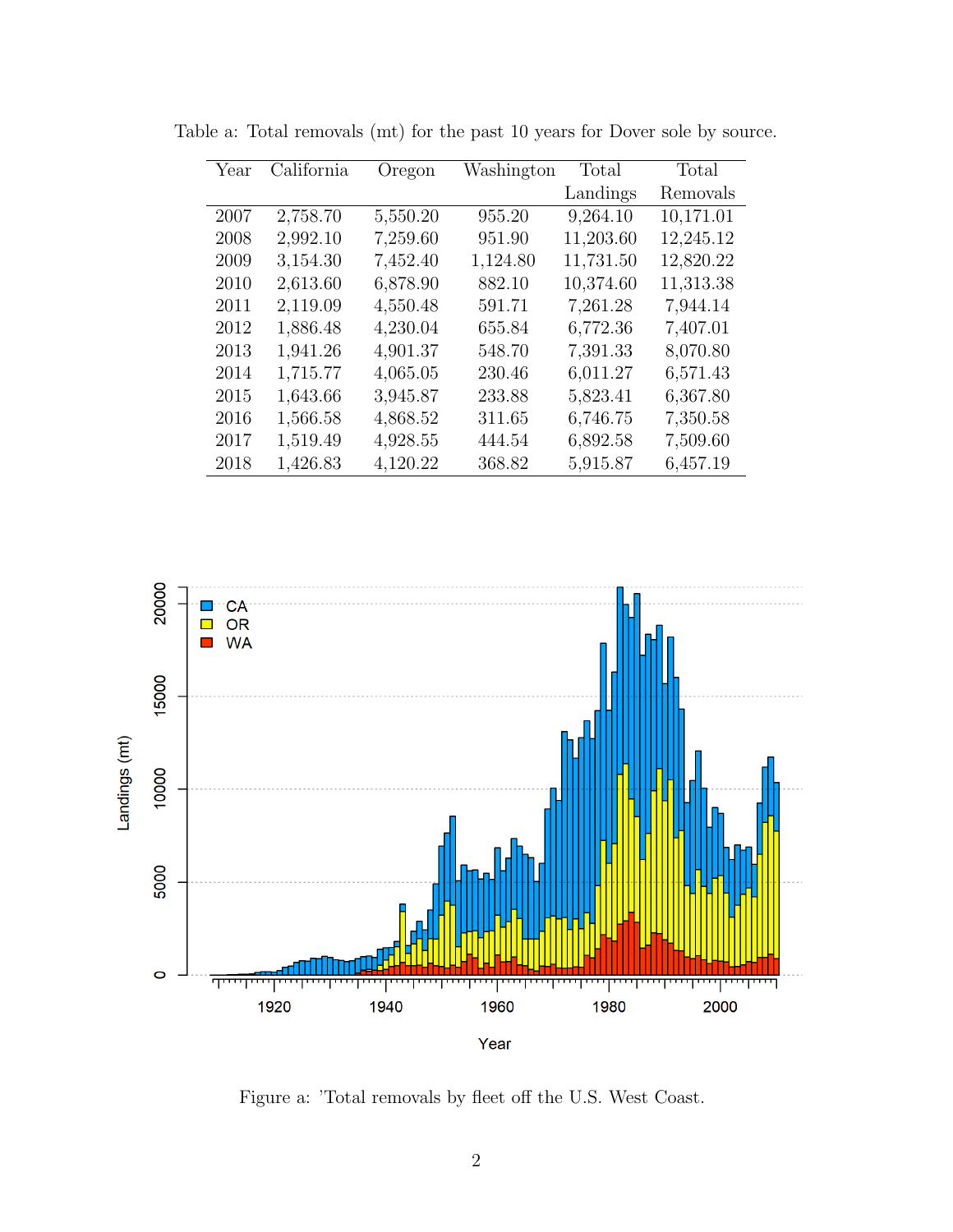#### <span id="page-5-0"></span>Data and Assessment

Dover sole was last assessed in 2011, and estimated to be at 83.7% of unfished spawning biomass (Hicks and Wetzel [2011\)](#page-21-1). The 2011 assessment of Dover sole used Stock Synthesis (version V3.21).Population parameters were estimated using fishery landings, length data, and age data from state-specific fishing fleets, abundance indices and length data from the National Marine Fisheries Service (NMFS) triennial survey and the Alaska Fishery Science Center (AFSC) slope survey, and abundance indices, length data, and age data from the Northwest Fisheries Science Center (NWFSC) slope and West Coast Groundfish Bottom Trawl surveys. The Triennial survey was split into two series (1980-1992 and 1995-2004) based on changes in survey timing. The extension of the NWFSC shelf/slope survey was new to this assessment and added a considerable amount of information, including age data which were fit in the model as conditional age-at-length vectors. Additionally, recent data on discarding collected by the West Coast Groundfish Observer Program (WCGOP), including length data, were used to determine retention curves and selectivity for the commercial fleets.

The base case model estimated parameters for male and female selectivity and retention curves based on length for all of the state-specific fishing fleets, gender-specific selectivity curves for the four surveys, length-at-age relationships for males and females, natural mortality for males and females, and recruitment deviations starting in 1910. A steepness parameter was fixed at 0.8 and not estimated.

Although there is a plethora of data available for Dover sole, which were used in this assessment, there is little information about natural mortality, steepness, and historical recruitment. Estimates of steepness are uncertain partly because the stock has not been fished to low levels. Uncertainty in natural mortality  $(M)$  appears to be related to some inconsistencies between length data and age data. These data indicate that larger fish tend to be caught deeper, at least in the summer, but there was no trend of age with depth. There was, however, a trend in sex ratio with depth (as seen in the data collected from the NWFSC West Coast Groundfish Bottom Trawl survey). The data also showed differences in the overall sex ratios, with age data typically showing a higher proportion of females than the length data. This could be related to sampling and age data being more variable because fewer are sampled, but there also appears to be some behavioral aspects which may contribute to sampled data showing skewed sex ratios. Nevertheless, the uncertainty in  $M$  translates to a considerable amount of uncertainty in the estimates of spawning biomass. Finally, there is little information about the levels of historical recruitment mostly due to a lack of historical length or age data. This uncertainty was included in the predictions from this assessment.

All assumptions from the 2011 assessment were retained here. Catches from 2011 - 2018 were based on estimates of landings provided by the GMT. Discard mortality by year (2011-2017) was obtained from the West Coast Groundfish Mortality Report and were added to the landed values. Discard mortality was assumed to be equal to 1% of the landings for 2018-2020. Removals in the projection years, 2019 and 2020, were set equal to GMT projected landings. The removals from 2021-2030 were not set equal to ABC, but rather were capped at a fixed value of 50,000 mt, based on predicted ACL values for Dover sole.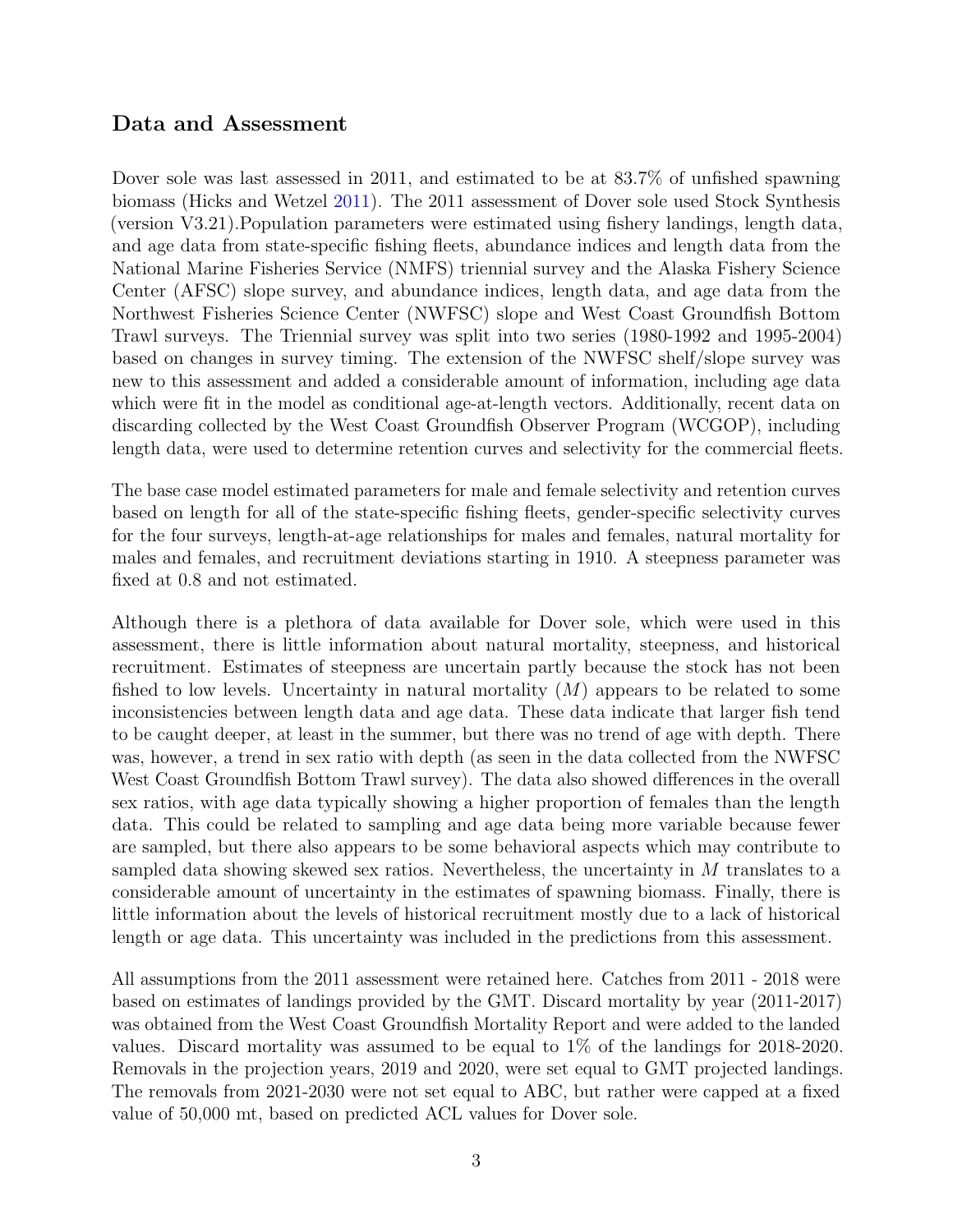<span id="page-6-1"></span>

Spawning biomass (mt) with ~95% asymptotic intervals

Figure b: Estimated time-series of spawning biomass trajectory (circles and line: median; light broken lines: 95% credibility intervals) for the catch update model.

#### <span id="page-6-0"></span>Stock Biomass

Spawning biomass of Dover sole was estimated to be 364738 million eggs in 2019 ( $\sim$  95% asymptotic interval:  $\pm$  87158-642318 million eggs), or 77.6% of unfished spawning biomass ( $\sim$ 95% asymptotic interval:  $\pm$  64.4%-90.9%; Table [b\)](#page-8-1). Relative spawning biomass (depletion) is a ratio of the estimated spawning biomass in a particular year relative to estimated unfished, equilibrium spawning biomass. Spawning biomass declined slightly between the 1970s and early 1990s (Figures [b](#page-6-1) and [c\)](#page-7-0). The trend in spawning biomass in 2019 is well above the management target (25% of unfished spawning biomass), but the precision of that estimate is low relative to other management reference points (e.g. the SPR30% proxies for target spawning biomass and maximum yield).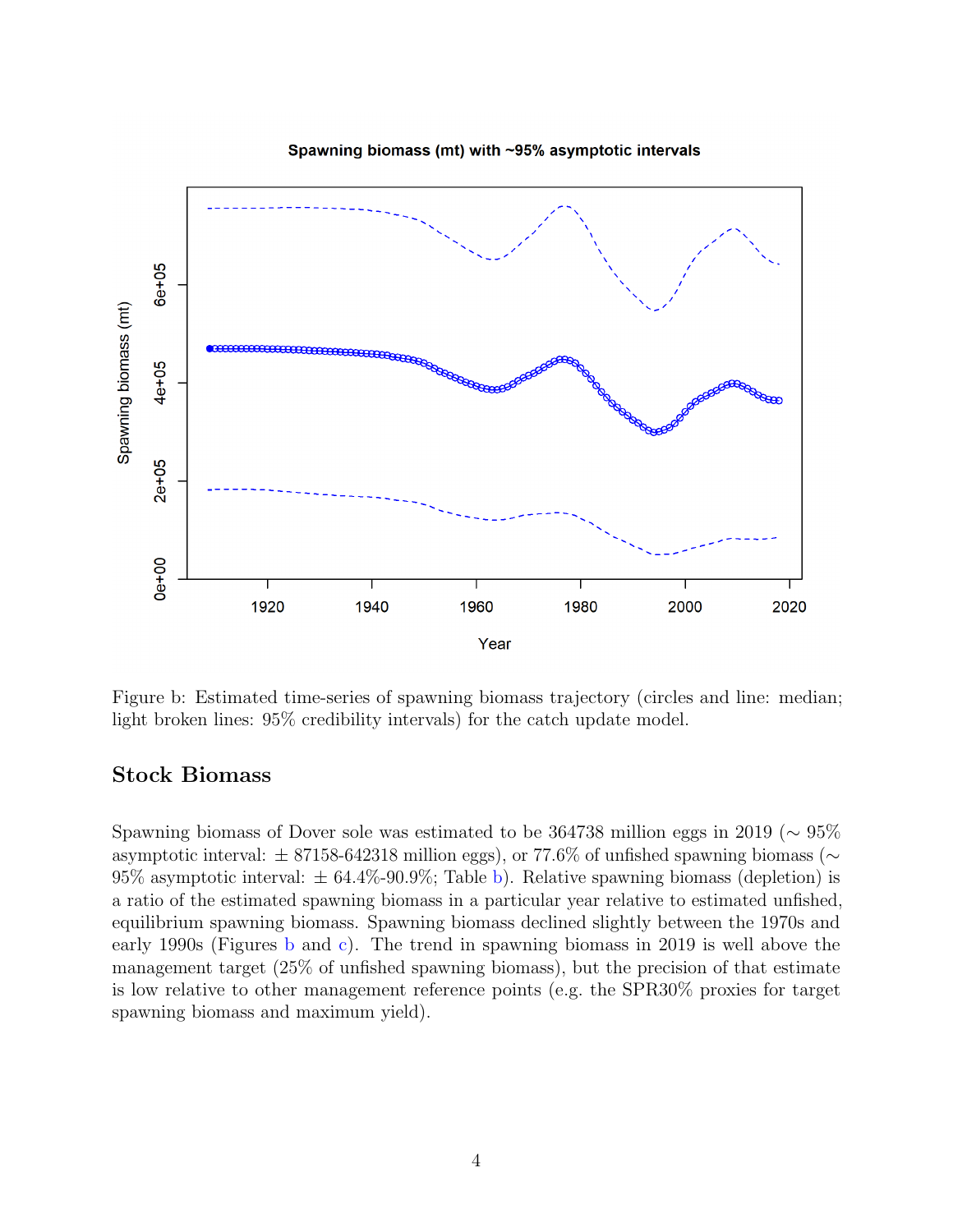<span id="page-7-0"></span>

#### %unfished with ~95% asymptotic intervals

Figure c: Estimated time-series of relative spawning biomass (depletion) (circles and line: median; light broken lines: 95% credibility intervals) for the catch update model.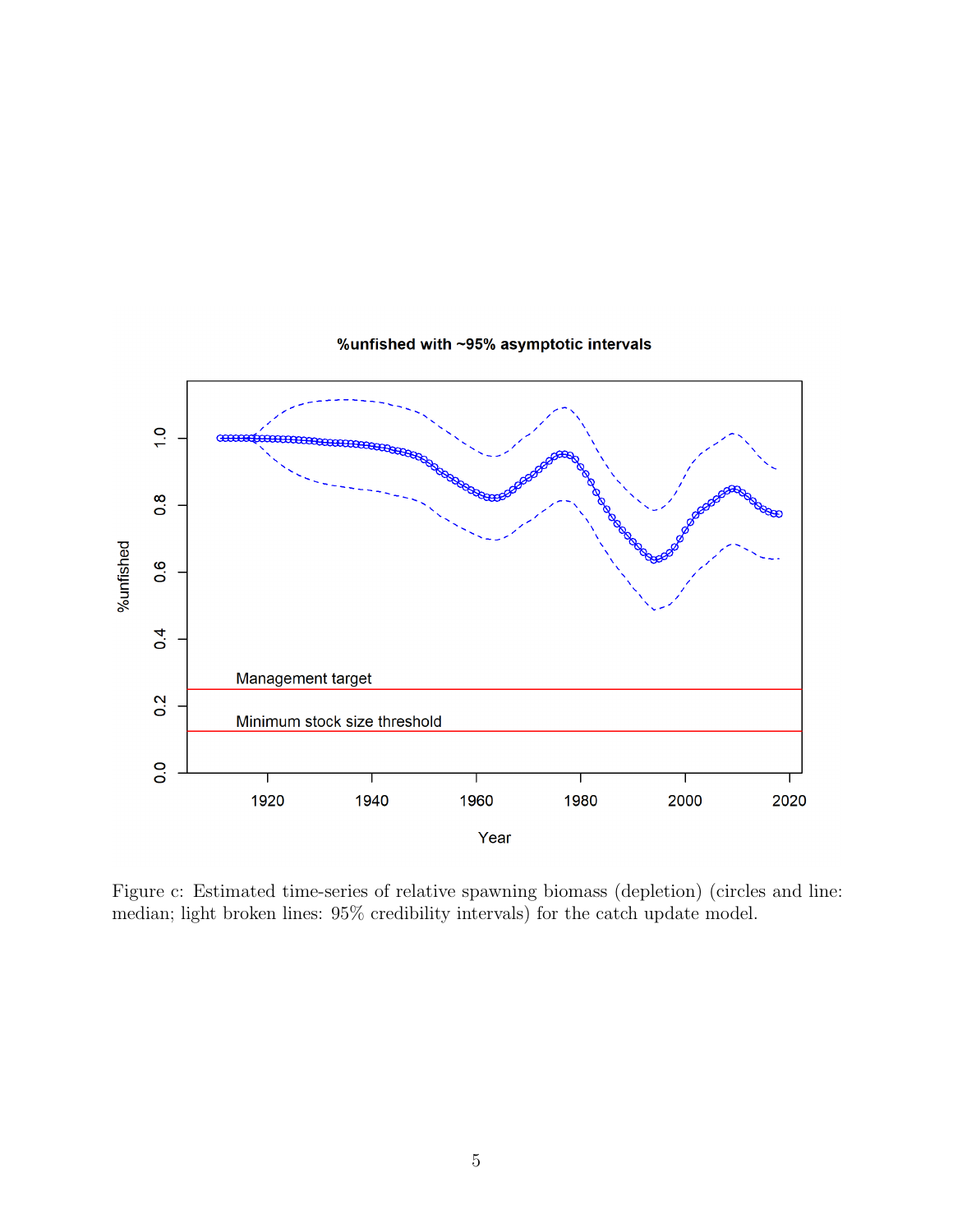<span id="page-8-1"></span>

| Year | Spawning Biomass | $~^{\circ}$ 95% | Relative       | $~^{\circ}$ 95% |
|------|------------------|-----------------|----------------|-----------------|
|      | (m t)            | Confidence      | Spawning       | Confidence      |
|      |                  | Interval        | <b>Biomass</b> | Interval        |
| 2010 | 397836           | 82407 - 713265  | 0.847          | $0.681 - 1.012$ |
| 2011 | 393507           | 81481 - 705533  | 0.837          | $0.674 - 1.001$ |
| 2012 | 388162           | 81341 - 694983  | 0.826          | $0.666 - 0.986$ |
| 2013 | 381867           | 81136 - 682598  | 0.813          | $0.658 - 0.968$ |
| 2014 | 375078           | 80613 - 669543  | 0.798          | $0.648 - 0.949$ |
| 2015 | 369882           | 81113 - 658651  | 0.787          | $0.642 - 0.932$ |
| 2016 | 366348           | 82212 - 650484  | 0.780          | $0.640 - 0.919$ |
| 2017 | 364097           | 83365 - 644829  | 0.775          | $0.639 - 0.910$ |
| 2018 | 363458           | 84871 - 642045  | 0.774          | $0.640 - 0.907$ |
| 2019 | 364738           | 87158 - 642318  | 0.776          | $0.644 - 0.909$ |

Table b: Recent trend in estimated spawning biomass (mt) and estimated relative spawning biomass.

### <span id="page-8-0"></span>Recruitment

There is little information regarding recruitment prior to 1960, and the uncertainty in these estimates is expressed in the model. Estimates of recruitment appear to oscillate between periods of low recruitment and periods of high recruitment (Table [ca](#page-8-2)nd Figure [d\)](#page-9-0). The five largest recruitments were predicted in the years 2000, 1992, 1988, 1965, and 1991. The five smallest recruitments were predicted in 2003, 2002, 2004, 2006, and 1974.

In this catch update the recruitment was estimated from the stock-recruitment curve with no deviations for the years of 2011 - 2019.

<span id="page-8-2"></span>Table c: Recent estimated trend in recruitment and estimated recruitment deviations determined from the base model. The recruitment deviations for 2011-2019 were fixed at zero within the model.

| Year | Estimated   | ~ 95\% Confidence |
|------|-------------|-------------------|
|      | Recruitment | Interval          |
| 2010 | 376517      | 150161 - 944086   |
| 2011 | 376215      | 150036 - 943357   |
| 2012 | 375833      | 149894 - 942339   |
| 2013 | 375371      | 149719 - 941118   |
| 2014 | 374857      | 149519 - 939800   |
| 2015 | 374451      | 149377 - 938659   |
| 2016 | 374169      | 149291 - 937784   |
| 2017 | 373987      | 149244 - 937166   |
| 2018 | 373935      | 149254 - 936843   |
| 2019 | 374039      | 149339 - 936831   |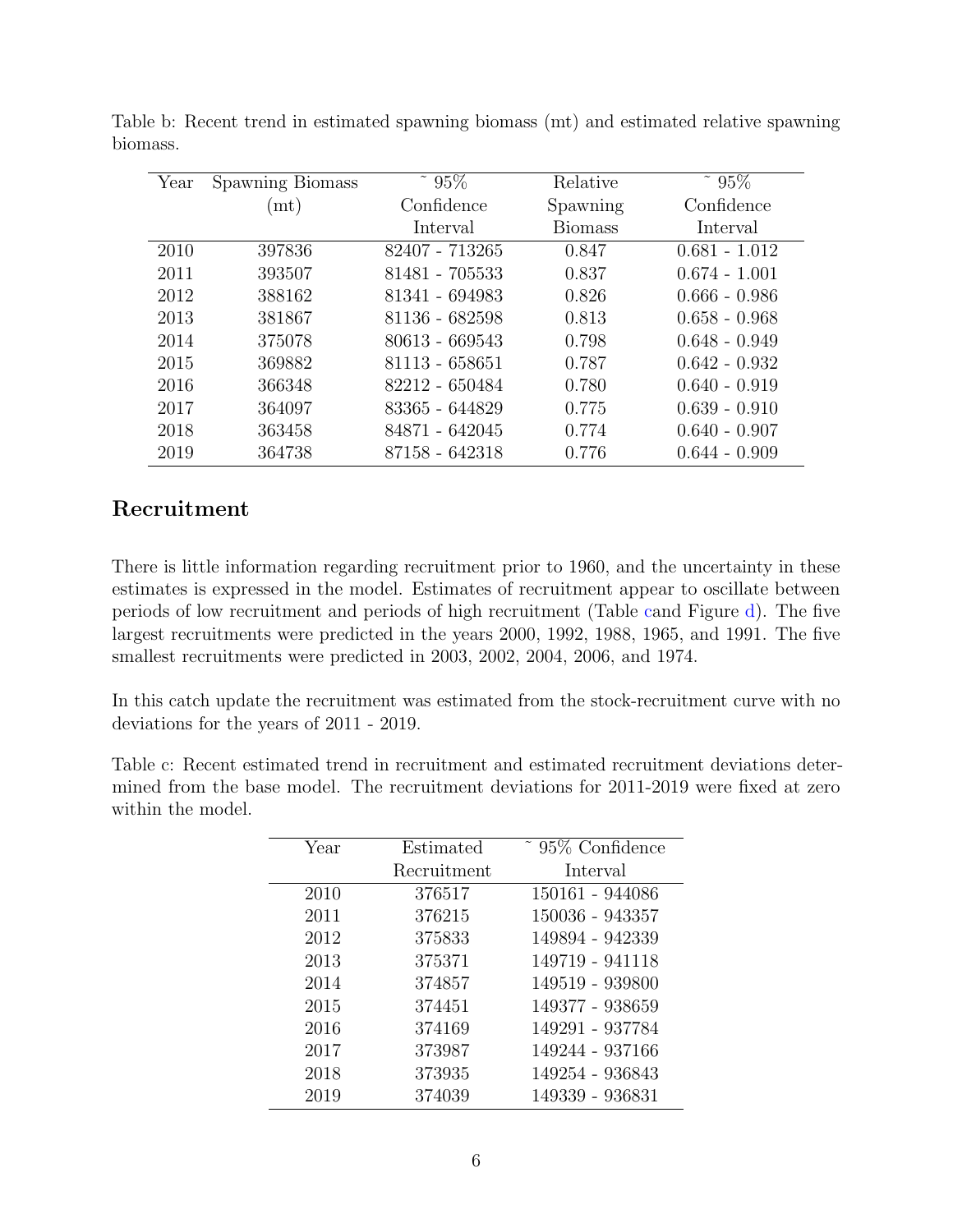<span id="page-9-0"></span>

#### Age-0 recruits (1,000s) with ~95% asymptotic intervals

Figure d: Time-series of estimated Dover sole recruitments for the base model with 95% confidence or credibility intervals.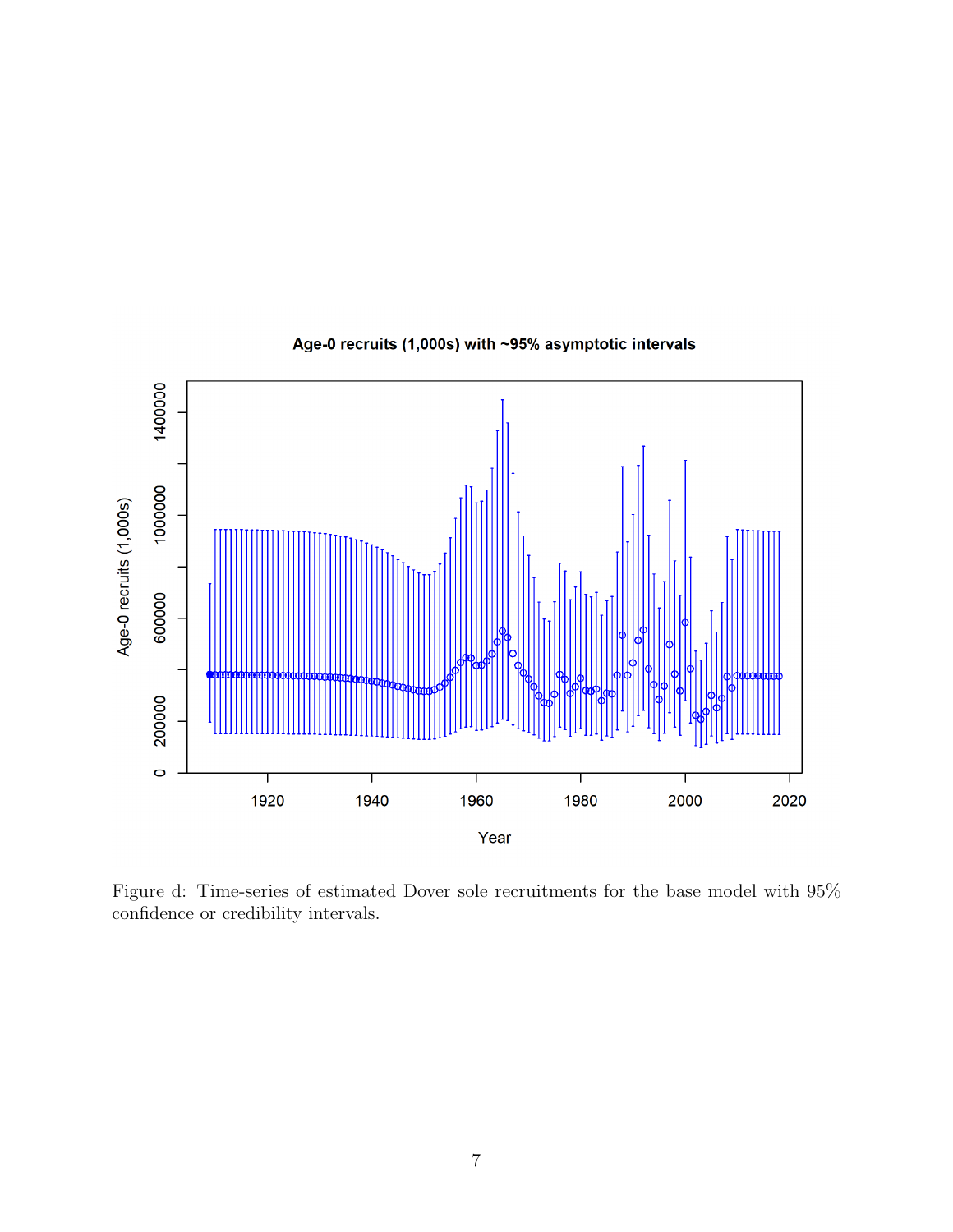#### <span id="page-10-0"></span>Exploitation Status

The spawning biomass of Dover sole reached a low in the mid 1990's before beginning to increase during the 2000's (Table [d](#page-10-1) and Figures [e](#page-11-0) and [f\)](#page-12-0). Landings since the last assessment in 2011 have been high, but well below the OFL, resulting in a low exploitation rate and a slight decline in spawning biomass in recent years (Figure [g\)](#page-13-0). The estimated relative biomass has remained above the 25% of unfished spawning biomass target and it is unlikely that the stock has ever fallen below this threshold. Throughout the 1970's, 1980's, and 1990's the exploitation rate and SPR generally increased, but never exceeded current estimates of the harvest rate limit (SPR30%). Recent exploitation rates on Dover sole have been small, even after management increased catch levels in 2007.

<span id="page-10-1"></span>

| $1-SPR$ | $~^{\circ}$ 95% | Exploitation | $~^{\circ}$ 95% |
|---------|-----------------|--------------|-----------------|
|         | Confidence      | Rate         | Confidence      |
|         | Interval        |              | Interval        |
| 0.170   | $0.057 - 0.283$ | 0.019        | $0.006 - 0.032$ |
| 0.155   | $0.051 - 0.259$ | 0.017        | $0.005 - 0.029$ |
| 0.115   | $0.036 - 0.195$ | 0.012        | $0.004 - 0.021$ |
| 0.110   | $0.034 - 0.186$ | 0.011        | $0.004 - 0.019$ |
| 0.121   | $0.039 - 0.203$ | 0.013        | $0.004 - 0.021$ |
| 0.102   | $0.032 - 0.171$ | 0.010        | $0.003 - 0.017$ |
| 0.100   | $0.032 - 0.167$ | 0.010        | $0.003 - 0.017$ |
| 0.114   | $0.038 - 0.190$ | 0.011        | $0.004 - 0.019$ |
| 0.116   | $0.039 - 0.192$ | 0.012        | $0.004 - 0.019$ |
| 0.100   | $0.033 - 0.167$ | 0.010        | $0.003 - 0.017$ |
| 0.112   | $0.038 - 0.186$ | 0.011        | $0.004 - 0.019$ |
|         |                 |              |                 |

Table d: Recent trend in spawning potential ratio and summary exploitation rate for 5+ biomass for Dover sole.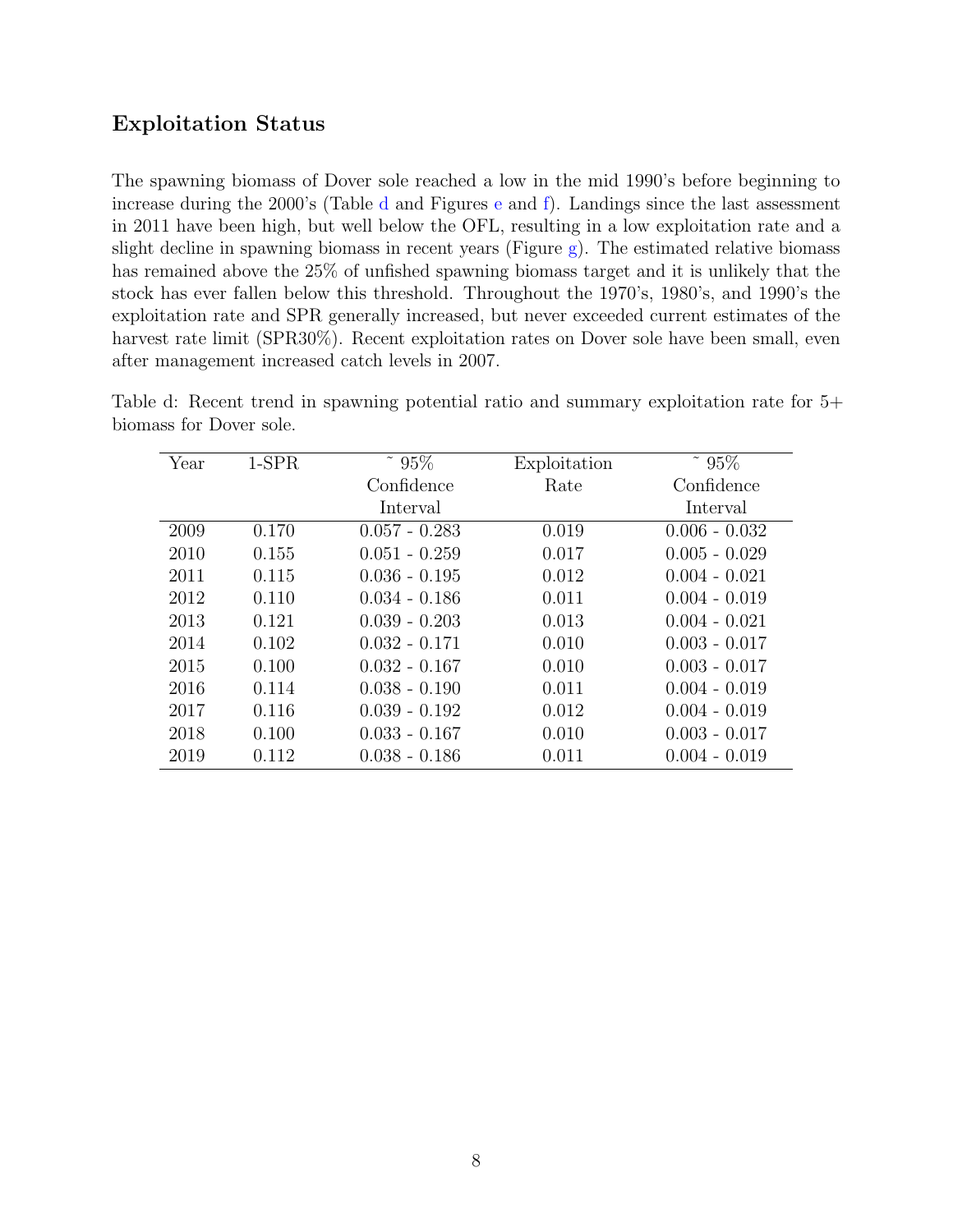<span id="page-11-0"></span>

Figure e: Estimated relative spawning potential ratio 1-SPR for the catch update model. One minus SPR is plotted so that higher exploitation rates occur on the upper portion of the y-axis. The management target is plotted as a red horizontal line and values above this reflect harvests in excess of the overfishing proxy based on the SPR30% harvest rate. The last year in the time-series is 2018.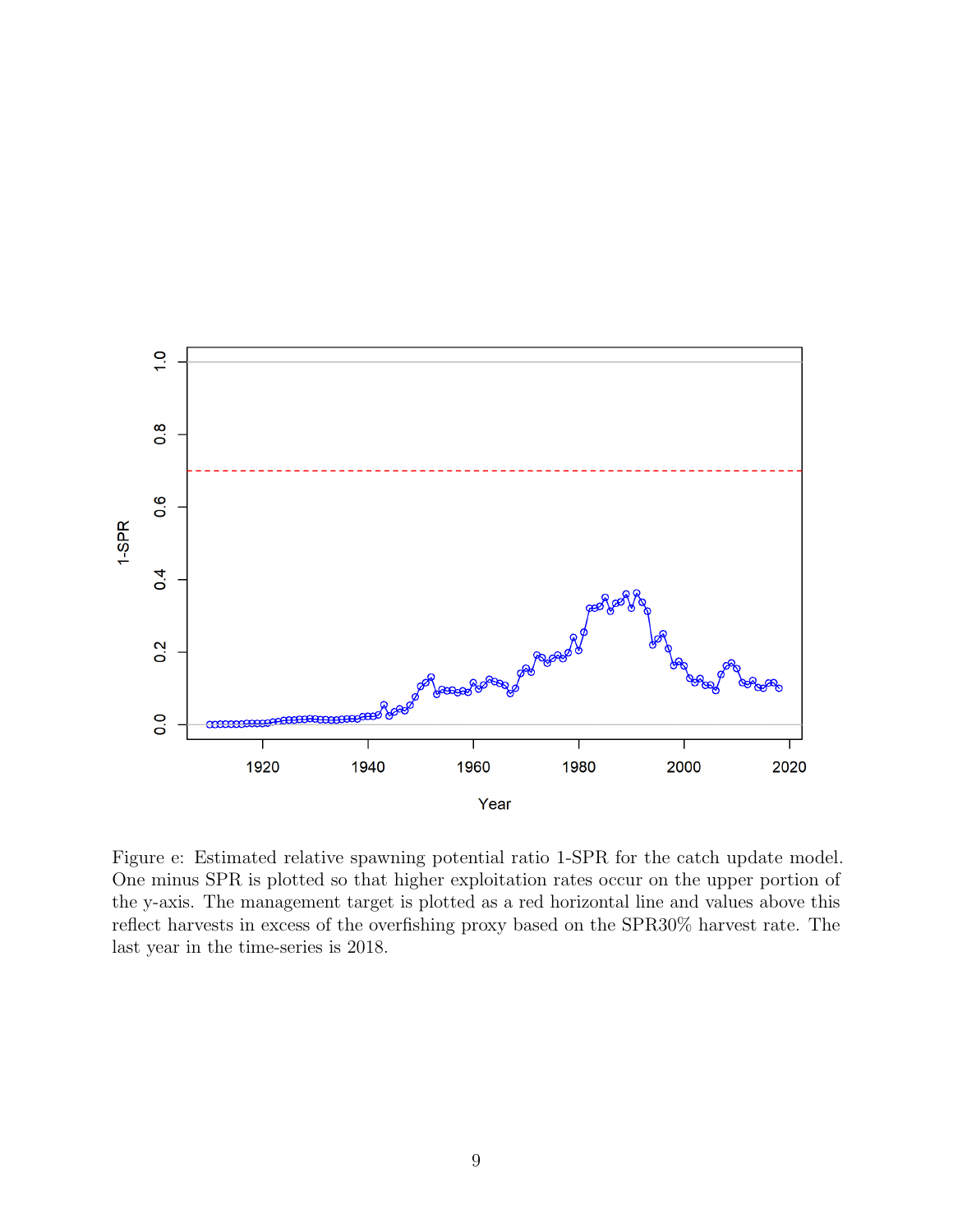<span id="page-12-0"></span>

Figure f: Phase plot of estimated 1-SPR vs. relative spawning biomass (B/Btarget) for the catch update model. The red circle indicates 2018 estimated status and exploitation for Dover sole.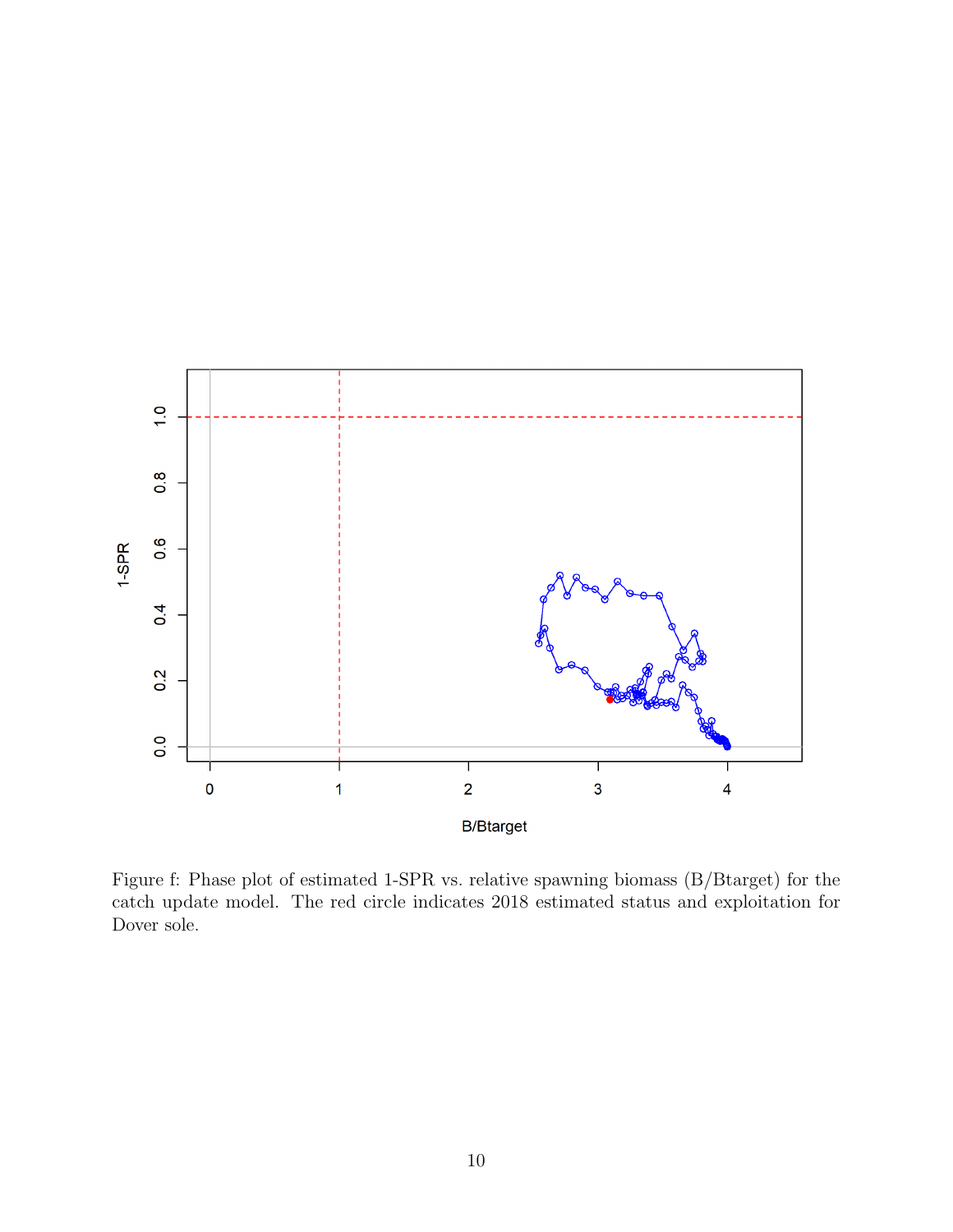<span id="page-13-0"></span>

Figure g: Time-series of estimated summary harvest rate (total catch divided by age 5+ and older biomass) with approximate 95% asymptotic confidence intervals (grey lines).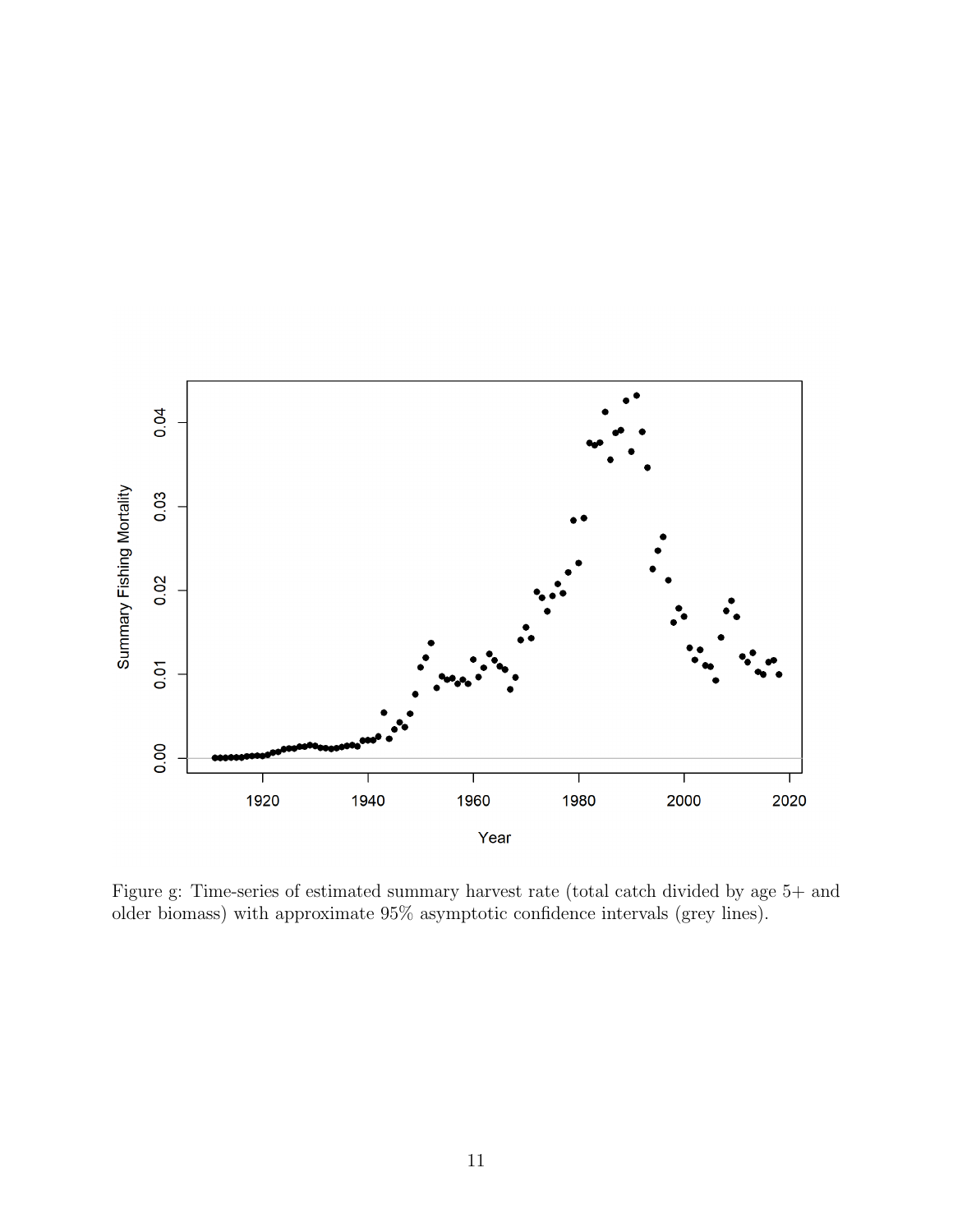## <span id="page-14-0"></span>Ecosystem Considerations

Ecosystem data were not explicitly included in this catch update. See the 2011 assessment for additional information (Hicks and Wetzel [2011\)](#page-21-1).

#### <span id="page-14-1"></span>Reference Points

Reference points and management quantities for Dover sole catch update are listed in Table [e\)](#page-14-2). In 2019, spawning biomass relative to unfished spawning biomass ("depletion") is estimated at 77.6% ( $\sim$  95% asymptotic interval:  $\pm$  64.4%-90.9%). The target spawning biomass based on the biomass target  $(SB_{40\%})$  is 117,467 mt, with an equilibrium catch of 34,750.9 mt (Table [e\)](#page-14-2). Equilibrium yield at the proxy  $F_{MSY}$  harvest rate corresponding to  $SPR_{50\%}$  is 34,742.9 mt. Estimated MSY catch is 34,757.4 at a spawning biomass of 114,398 mt (24.3% relative spawning biomass).

Table e: Summary of reference points and management quantities for the catch update.

<span id="page-14-2"></span>

| Quantity                                        | Estimate | ${\sim}2.5\%$ | ${\sim}97.5\%$ |
|-------------------------------------------------|----------|---------------|----------------|
|                                                 |          | $Confi$ -     | $Confi$ -      |
|                                                 |          | dence         | dence          |
|                                                 |          | Interval      | Interval       |
| Unfished spawning biomass (mt)                  | 469866   | 182741.1      | 756990.9       |
| Unfished age $5+$ biomass (mt)                  | 821271   | 391411.7      | 1251130.3      |
| Unfished recruitment (R0, thousands)            | 380777   | 197450        | 734318.3       |
| Spawning biomass $(2019 \text{ mt})$            | 364738   | 87158.1       | 642317.9       |
| Relative spawning biomass (depletion) (2019)    | 0.776    | 0.644         | 0.909          |
| Reference points based on $SB_{25\%}$           |          |               |                |
| Proxy spawning biomass $(SB_{25\%})$            | 117467   | 45685.9       | 189248.1       |
| SPR resulting in $SB_{25\%}$ ( $SPR_{SB25\%}$ ) | 0.297    | 0.297         | 0.297          |
| Exploitation rate resulting in $SB_{25\%}$      | 0.129    | 0.12          | 0.138          |
| Yield with $SPR_{SB25\%}$ at $SB_{25\%}$ (mt)   | 34750.9  | 15404         | 54097.8        |
| Reference points based on SPR proxy for MSY     |          |               |                |
| Spawning biomass                                | 119033   | 46294.8       | 191771.2       |
| $SPR_{30\%}$                                    |          |               |                |
| Exploitation rate corresponding to $SPR_{30\%}$ | 0.128    | 0.119         | 0.136          |
| Yield with $SPR_{30\%}$ at $SB_{SPR}$ (mt)      | 34742.9  | 15403.4       | 54082.4        |
| Reference points based on estimated MSY values  |          |               |                |
| Spawning biomass at $MSY(SB_{MSY})$             | 114398   | 45642.1       | 183153.9       |
| $SPR_{MSY}$                                     | 0.291    | 0.286         | 0.296          |
| Exploitation rate at MSY                        | 0.131    | 0.122         | 0.141          |
| $MSY$ (mt)                                      | 34757.4  | 15401.1       | 54113.7        |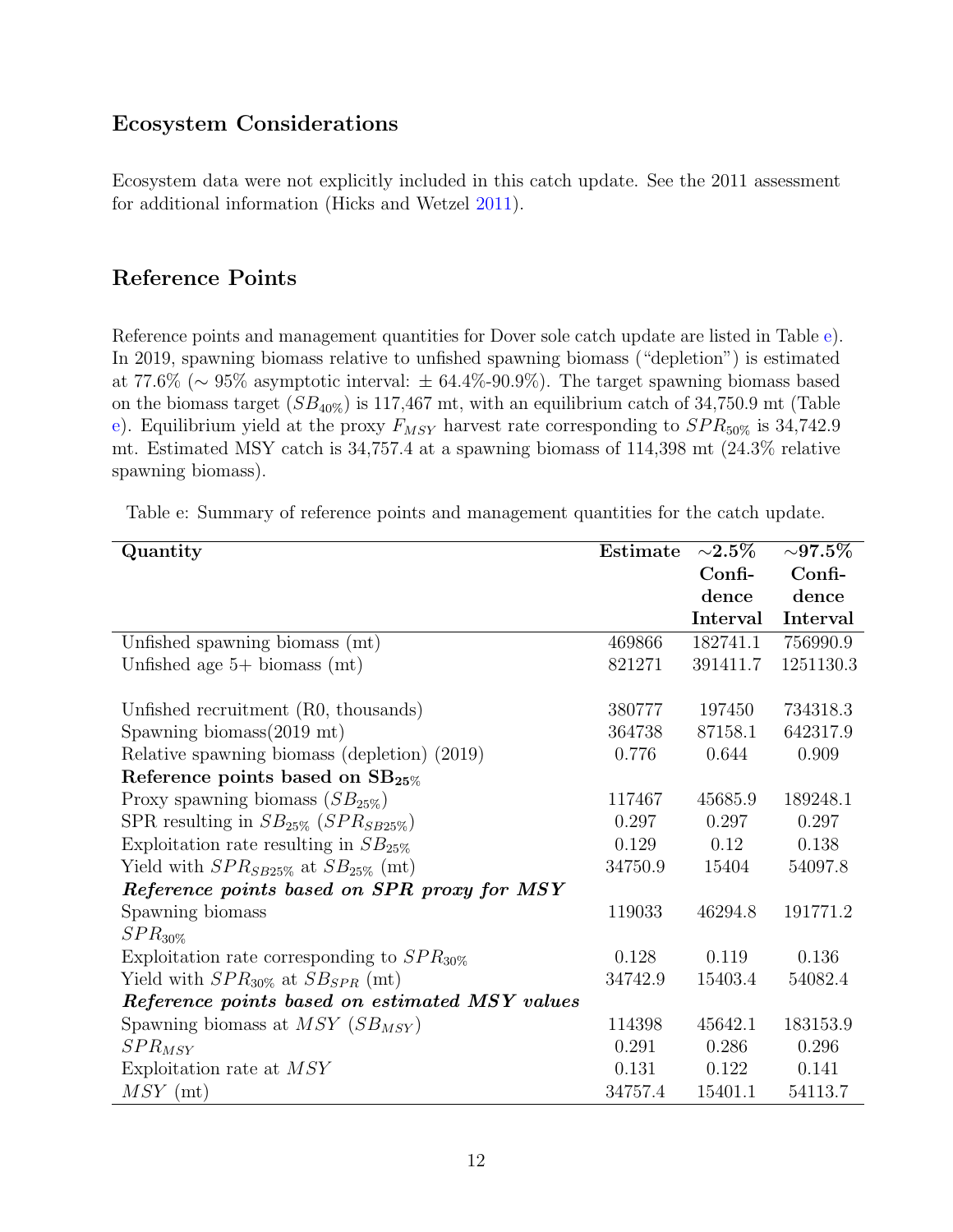#### <span id="page-15-0"></span>Management Performance

Total removals in recent years have been well below the OFL (Table [f\)](#page-15-2). Currently, for Dover sole the ACL adopted by management is below the Acceptable Biological Catch (ABC) recommended by the last full assessment in 2011. Overall, Dover sole have been lightly exploited and the spawning biomass has remained well above the management target.

<span id="page-15-2"></span>

| Year | OFL<br>(mt) | ABC<br>(mt) | $\mathop{\rm ACL}\nolimits$<br>(mt) | Total         | Total                |
|------|-------------|-------------|-------------------------------------|---------------|----------------------|
|      |             |             |                                     | Landings (mt) | <b>Removals</b>      |
|      |             |             |                                     |               | $\left( m t \right)$ |
| 2011 | 44400       | 42843       | 25000                               | 7261          | 7944                 |
| 2012 | 44826       | 42843       | 25000                               | 6772          | 7407                 |
| 2013 | 92955       | 88865       | 25000                               | 7391          | 8071                 |
| 2014 | 77774       | 74352       | 25000                               | 6011          | 6571                 |
| 2015 | 66871       | 63929       | 50000                               | 5823          | 6368                 |
| 2016 | 59221       | 56615       | 50000                               | 6747          | 7351                 |
| 2017 | 89702       | 85755       | 50000                               | 6893          | 7510                 |
| 2018 | 90282       | 86310       | 50000                               | 5916          | 6457                 |
| 2019 | 91102       | 87094       | 50000                               | 6756          | 7388                 |

Table f: Recent trend in total removals (mt) relative to the management guidelines.

#### <span id="page-15-1"></span>Unresolved Problems and Major Uncertainties

The 2011 Dover sole assessment cited the following items as the major uncertainties (Hicks and Wetzel [2011\)](#page-21-1).

- The base case model was developed with the goal of balancing parsimony with realism and fitting the data. There were, however, some pieces of data that were fit poorly. Specifically, the commercial length and age data for the Washington and Oregon fleets showed some unsatisfactory patterns. It is uncertain if these patterns are related to a lack of fit due to retention curves, selectivity curves, or growth. It is possible that Dover sole exhibit different life-history patterns in the north and the model is unable to capture these differences without introducing additional complexity.
- Natural mortality was estimated in this assessment for the first time in the history of U.S. West Coast Dover sole assessments. A prior was developed for gender-specific natural mortality, which had a median larger than values assumed in previous assessments. Additionally, the estimates from the base case model were larger than previous assumed values and natural mortality for males was uncertain. However, the 95% joint confidence interval from the joint likelihood profile over female and male natural mortality parameters did not encompass the 0.09 values assumed for female and male  $M$  in the 2005 assessment. It would be useful to investigate the life-history of Dover sole as well as the length and age data to determine if the larger values of  $M$  are reasonable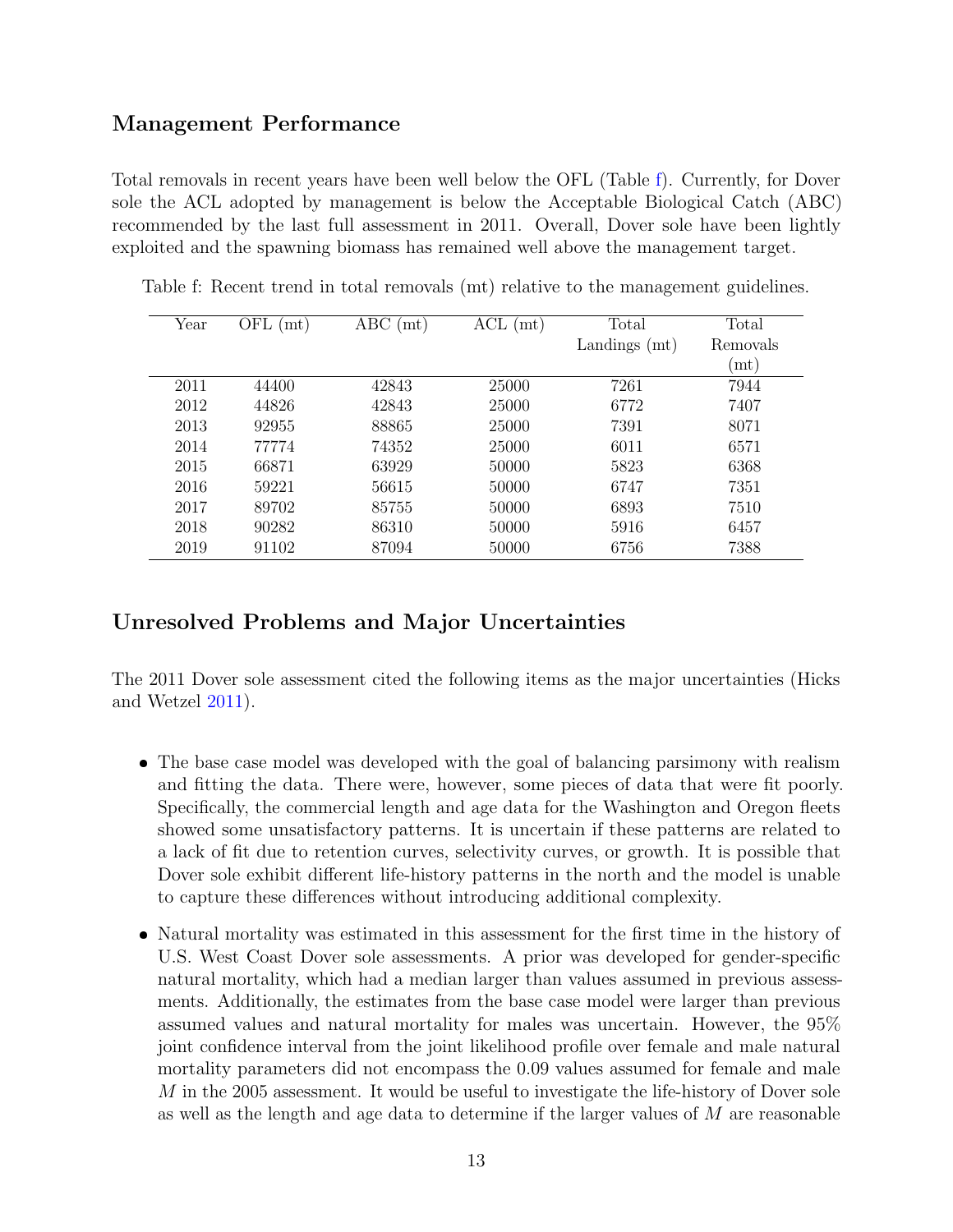- Recruitment was estimated over the entire time series and although was uncertain, it showed an interesting pattern in the early years by dipping down below average recruitment before the era in which recruitment deviates could be somewhat estimated. These patterns may indicate model misspecification, but it may also be an indication that the stock may have been below unfished equilibrium biomass when fishing mortality really began to increase. This may be caused by greater than assumed historical fishing levels, or a period of low recruitment preceding the start of the fishery. Given that estimated recruitment from more recent periods shows periods of low and high recruitments, it may be that a period of low recruitment occurred prior to 1960.
- Dover sole life-history parameters exhibit strong relationships with depth that indicate the stock is more complex than the model assumes. Small fish are found in shallow water, while mid-sized and larger fish are found in middle and deeper depths. There is not a trend of larger fish being found deeper, but there is a trend of fewer smaller fish found deeper. In addition, there is a pattern of sex ratio by depth with more males found in middle depths and more females found in shallow and deeper depths. These patterns are apparent in the summer fisheries and surveys, and there is some evidence that the patterns change in the winter during the spawning season. It is uncertain how the patterns affect the data (they may be a cause of the bimodal length distributions seen in the slope surveys) and if these patterns can be effectively modeled to produce better fits to the data and better predictions of biomass.

#### <span id="page-16-0"></span>Decision Table

Projections of OFL (mt), ABC (mt), age 5+ biomass (mt), spawning biomass, and relative spawning biomass (depletion), are shown for the default harvest control rule in Table [g.](#page-17-0) The removals for 2019 and 2020 were set equal to forecasted landings provided by the GMT with a 1% discard mortality added. The 2021-2030 removals were set equal to the predicted future ACLs, 50,000 mt, as provided by the GMT. The ACL in 2029 and 2030 would exceed the predicted ABC value, based on adjusting the OFL with the year specific  $\sigma_y$  if there is not a new assessment.

The decision table was based on uncertainty around female natural mortality and steepness same as what was done in the 2011 assessment (Hicks and Wetzel [2011\)](#page-21-1). The decision table explores three alternative catch streams: 1) total mortality by year equal to 50,000 mt, 2) total mortality by year equal to 25,000 mt, and 3) total mortality by year equal to 8,000 mt (Table [h\)](#page-18-0).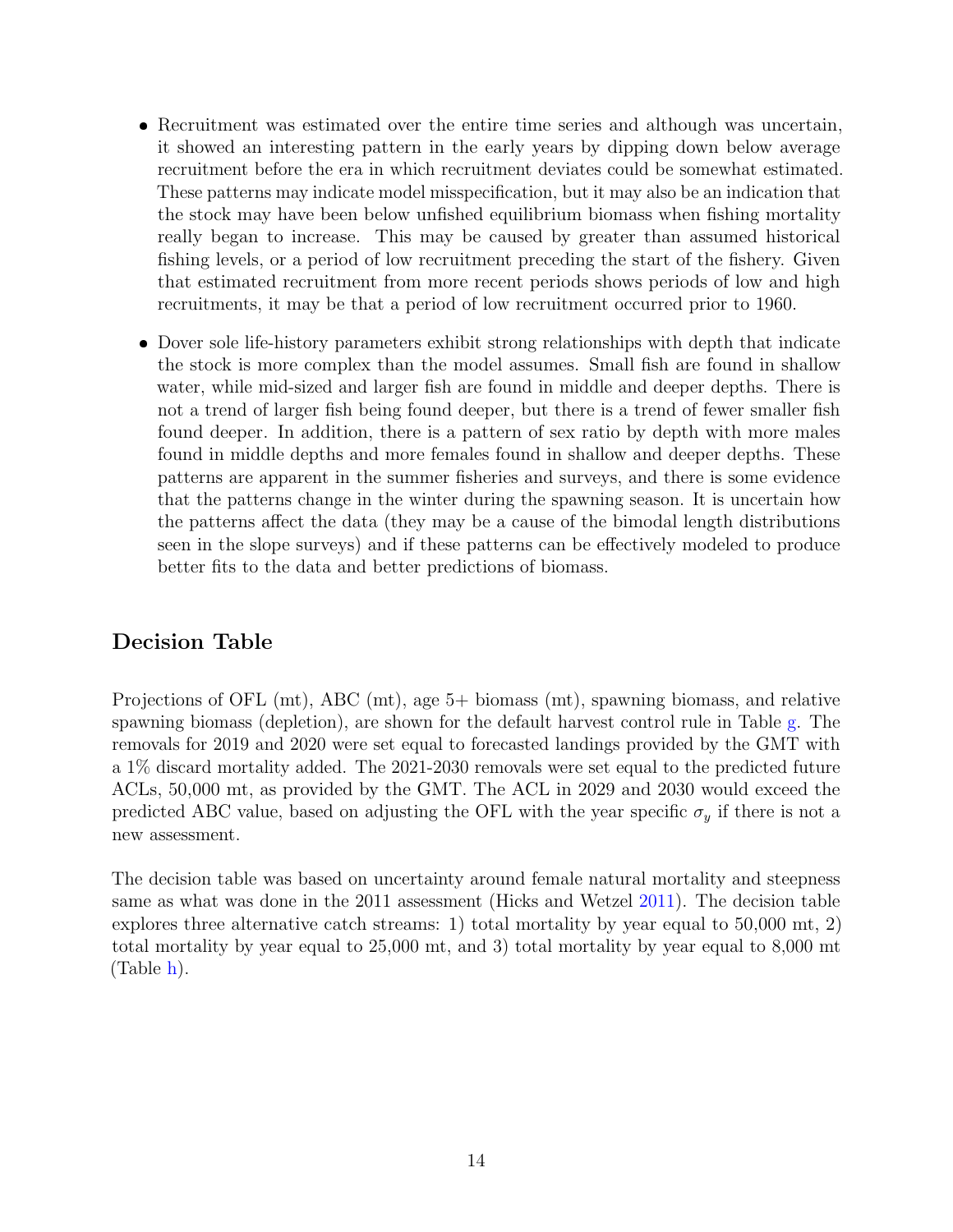Table g: Projections of the OFL (mt), ABC (mt), ACL (mt) and the estimated spawning biomass and relative spawning biomass based on removals. The 2019 and 2020 OFL and ABC values are based on the catch update projections with the new sigma policy applied, not the current adopted harvest specifications.

<span id="page-17-0"></span>

| Year | OFL   | ABC   | ACL   | Spawning Biomass      | Relative       |
|------|-------|-------|-------|-----------------------|----------------|
|      |       |       |       | $\dot{\mathbf{m}}$ t) | <b>Biomass</b> |
| 2019 | 91570 | 83237 | 7388  | 364738                | 0.776          |
| 2020 | 92539 | 83655 | 7388  | 366621                | 0.780          |
| 2021 | 93547 | 84192 | 50000 | 369170                | 0.786          |
| 2022 | 87540 | 78436 | 50000 | 351983                | 0.749          |
| 2023 | 81931 | 73082 | 50000 | 334563                | 0.712          |
| 2024 | 76756 | 68083 | 50000 | 317127                | 0.675          |
| 2025 | 72031 | 63603 | 50000 | 299922                | 0.638          |
| 2026 | 67749 | 59551 | 50000 | 283168                | 0.603          |
| 2027 | 63882 | 55897 | 50000 | 267031                | 0.568          |
| 2028 | 60388 | 52598 | 50000 | 251620                | 0.536          |
| 2029 | 57217 | 49607 | 50000 | 236990                | 0.504          |
| 2030 | 54319 | 46877 | 50000 | 223146                | 0.475          |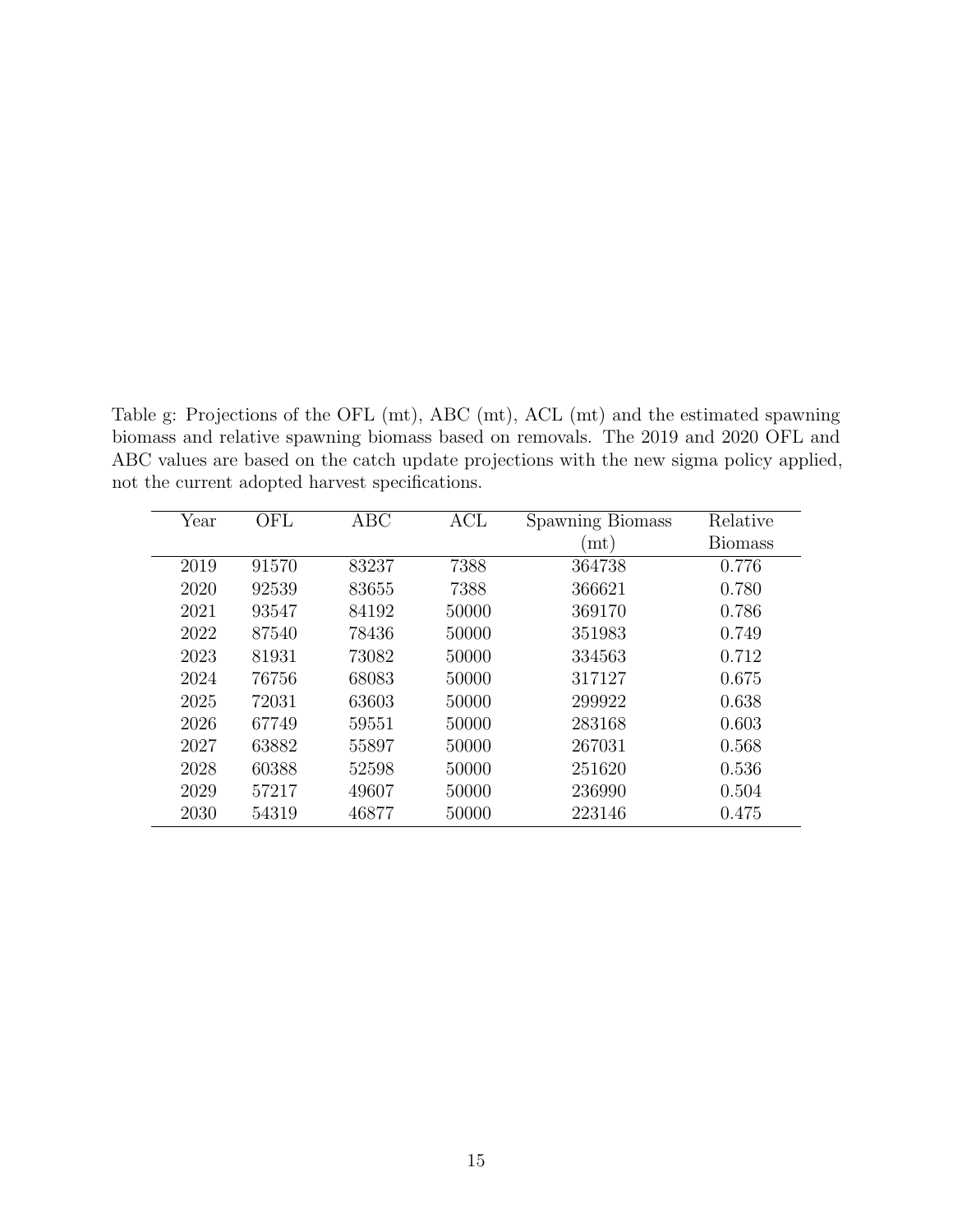Table h: Decision table summary of 12-year projections beginning in 2019 for alternate states of nature based on an axis of uncertainty about female and male natural mortality for the base model. Columns range over low, mid, and high states of nature, and rows range over different assumptions of catch levels.

<span id="page-18-0"></span>

|                      |                             |                           |                |                        |                | States of nature        |                |                        |
|----------------------|-----------------------------|---------------------------|----------------|------------------------|----------------|-------------------------|----------------|------------------------|
|                      |                             |                           |                | $Mf = 0.11$ Mm = 0.125 |                | $Mf = 0.117$ Mm = 0.142 |                | $Mf = 0.12$ Mm = 0.159 |
|                      | $\overline{Y}_{\text{ear}}$ | $\overline{\text{Catch}}$ | Spawning       | Depletion              | Spawning       | Depletion               | Spawning       | Depletion              |
|                      |                             |                           | <b>Biomass</b> |                        | <b>Biomass</b> |                         | <b>Biomass</b> |                        |
|                      | 2019                        | 7388                      | 238652         | 0.698                  | 364738         | 0.776                   | 635859         | 0.839                  |
|                      | 2020                        | 7388                      | 240707         | 0.704                  | 366621         | 0.780                   | 637438         | 0.841                  |
|                      | 2021                        | 50000                     | 243181         | 0.711                  | 369170         | 0.786                   | 640260         | 0.845                  |
|                      | 2022                        | 50000                     | 225956         | 0.661                  | 351983         | 0.749                   | 623377         | 0.823                  |
| $ACL =$              | 2023                        | 50000                     | 208276         | 0.609                  | 334563         | 0.712                   | 606599         | 0.801                  |
| $50000\ \mathrm{mt}$ | 2024                        | 50000                     | 190390         | 0.557                  | 317127         | 0.675                   | 590047         | 0.779                  |
|                      | 2025                        | 50000                     | 172571         | $0.505\,$              | 299922         | 0.638                   | 573901         | 0.757                  |
|                      | 2026                        | 50000                     | 155062         | 0.453                  | 283168         | 0.603                   | 558337         | 0.737                  |
|                      | 2027                        | 50000                     | 138057         | 0.404                  | 267031         | 0.568                   | 543485         | 0.717                  |
|                      | 2028                        | 50000                     | 121696         | 0.356                  | 251620         | 0.536                   | 529431         | 0.699                  |
|                      | 2029                        | 50000                     | 106062         | 0.310                  | 236990         | 0.504                   | 516211         | 0.681                  |
|                      | 2030                        | 50000                     | 91186          | 0.267                  | 223146         | 0.475                   | 503818         | 0.665                  |
|                      | 2019                        | 7388                      | 238652         | 0.698                  | 364738         | 0.776                   | 635859         | 0.839                  |
|                      | 2020                        | 7388                      | 240707         | 0.704                  | 366621         | 0.780                   | 637438         | 0.841                  |
|                      | 2021                        | 25000                     | 243181         | 0.711                  | 369170         | 0.786                   | 640260         | 0.845                  |
|                      | 2022                        | 25000                     | 237707         | 0.695                  | 363841         | 0.774                   | 635428         | 0.839                  |
| $ACL =$              | 2023                        | $25000\,$                 | 232221         | 0.679                  | 358631         | 0.763                   | 630966         | 0.833                  |
| $25000$ (mt)         | 2024                        | 25000                     | 226765         | 0.663                  | 353538         | 0.752                   | 626771         | 0.827                  |
|                      | 2025                        | 25000                     | 221404         | 0.647                  | 348600         | 0.742                   | 622812         | 0.822                  |
|                      | 2026                        | 25000                     | 216204         | 0.632                  | 343863         | 0.732                   | 619088         | 0.817                  |
|                      | 2027                        | $25000\,$                 | 211213         | 0.618                  | 339362         | 0.722                   | 615607         | 0.812                  |
|                      | 2028                        | 25000                     | 206463         | 0.604                  | 335122         | 0.713                   | 612373         | 0.808                  |
|                      | 2029                        | 25000                     | 201967         | 0.591                  | 331148         | 0.705                   | 609379         | 0.804                  |
|                      | 2030                        | 25000                     | 197720         | 0.578                  | 327434         | 0.697                   | 606614         | 0.801                  |
|                      | 2019                        | 7388                      | 238652         | 0.698                  | 364738         | 0.776                   | 635859         | 0.839                  |
|                      | 2020                        | 7388                      | 240707         | 0.704                  | 366621         | 0.780                   | 637438         | 0.841                  |
| $ACL =$              | $2021\,$                    | 8000                      | 243181         | 0.711                  | 369170         | 0.786                   | 640260         | 0.845                  |
| 8000 (mt)            | 2022                        | 8000                      | 245590         | 0.718                  | 371806         | 0.791                   | 643539         | 0.849                  |
|                      | 2023                        | 8000                      | 248075         | 0.725                  | 374608         | 0.797                   | 647211         | 0.854                  |
|                      | 2024                        | 8000                      | 250546         | 0.733                  | 377440         | 0.803                   | 651038         | 0.859                  |
|                      | 2025                        | 8000                      | 252950         | 0.740                  | 380218         | 0.809                   | 654861         | 0.864                  |
|                      | 2026                        | 8000                      | 255254         | 0.746                  | 382890         | 0.815                   | 658581         | 0.869                  |
|                      | 2027                        | 8000                      | 257440         | 0.753                  | 385426         | 0.820                   | 662138         | 0.874                  |
|                      | 2028                        | 8000                      | 259502         | 0.759                  | 387813         | 0.825                   | 665498         | 0.878                  |
|                      | 2029                        | 8000                      | 261437         | 0.764                  | 390045         | 0.830                   | 668645         | 0.882                  |
|                      | 2030                        | 8000                      | 263248         | 0.770                  | 392123         | 0.835                   | 671574         | 0.886                  |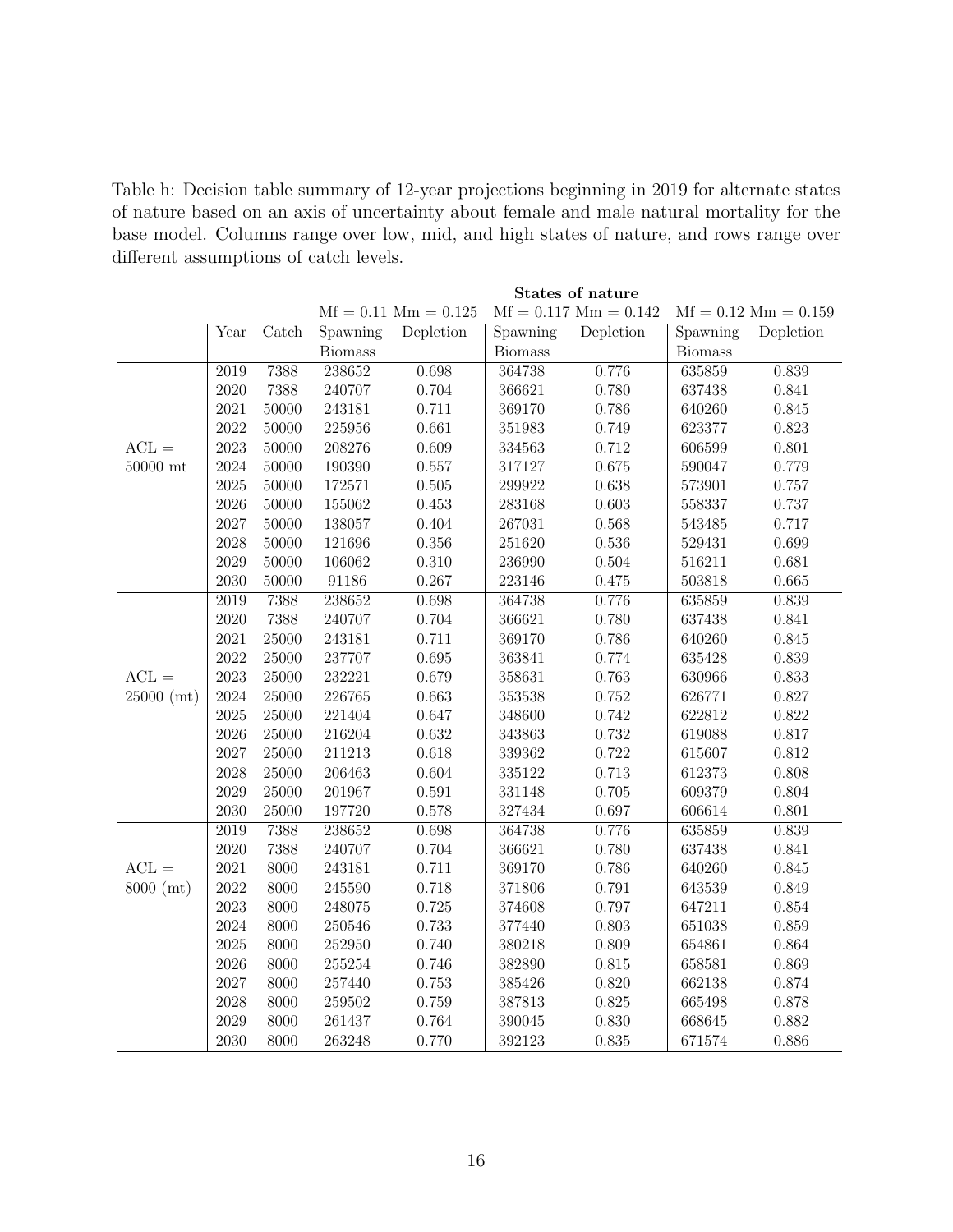Table i: Base model results summary.

| Quantity                | 2011            | 2012               | 2013            | 2014            | 2015            | 2016            | 2017            | 2018               | 2019            |
|-------------------------|-----------------|--------------------|-----------------|-----------------|-----------------|-----------------|-----------------|--------------------|-----------------|
| $OFL$ (mt)              | 44400           | 44826              | 92955           | 77774           | 66871           | 59221           | 89702           | 90282              | 91102           |
| $ACL$ (mt)              | 25000           | 25000              | 25000           | 25000           | 50000           | 50000           | 50000           | 50000              | 50000           |
| Removals (mt)           | 7944            | 7407               | 8071            | 6571            | 6368            | 7351            | 7510            | 6457               | 7388            |
| $1$ - $SPR$             | 0.115           | 0.110              | 0.121           | 0.102           | 0.100           | 0.114           | 0.116           | 0.100              | 0.112           |
| Exploitation rate       | 0.012           | 0.011              | 0.013           | 0.010           | 0.010           | 0.011           | 0.012           | 0.010              | 0.011           |
| Age $5+$ biomass $(mt)$ | 657004          | 647248             | 643715          | 638536          | 639009          | 641389          | 644218          | 647978             | 653479          |
| Spawning Biomass        | 393507          | 388162             | 381867          | 375078          | 369882          | 366348          | 364097          | 363458             | 364738          |
| 95% CI                  | 81481 - 705533  | $-694983$<br>81341 | 81136 - 682598  | 80613 - 669543  | 81113 - 658651  | 82212 - 650484  | 83365 - 644829  | $-642045$<br>84871 | 87158 - 642318  |
| Relative Depletion      | 0.837           | 0.826              | 0.813           | 0.798           | 0.787           | 0.780           | 0.775           | 0.774              | 0.776           |
| 95% CI                  | $0.674 - 1.001$ | $0.666 - 0.986$    | $0.658 - 0.968$ | $0.648 - 0.949$ | $0.642 - 0.932$ | $0.640 - 0.919$ | $0.639 - 0.910$ | $0.640 - 0.907$    | $0.644 - 0.909$ |
| Recruits                | 376215          | 375833             | 375371          | 374857          | 374451          | 374169          | 373987          | 373935             | 374039          |
| 95% CI                  | 150036 - 943357 | 149894 - 942339    | 149719 - 941118 | 149519 - 939800 | 149377 - 938659 | 149291 - 937784 | 149244 - 937166 | 149254 - 936843    | 149339 - 936831 |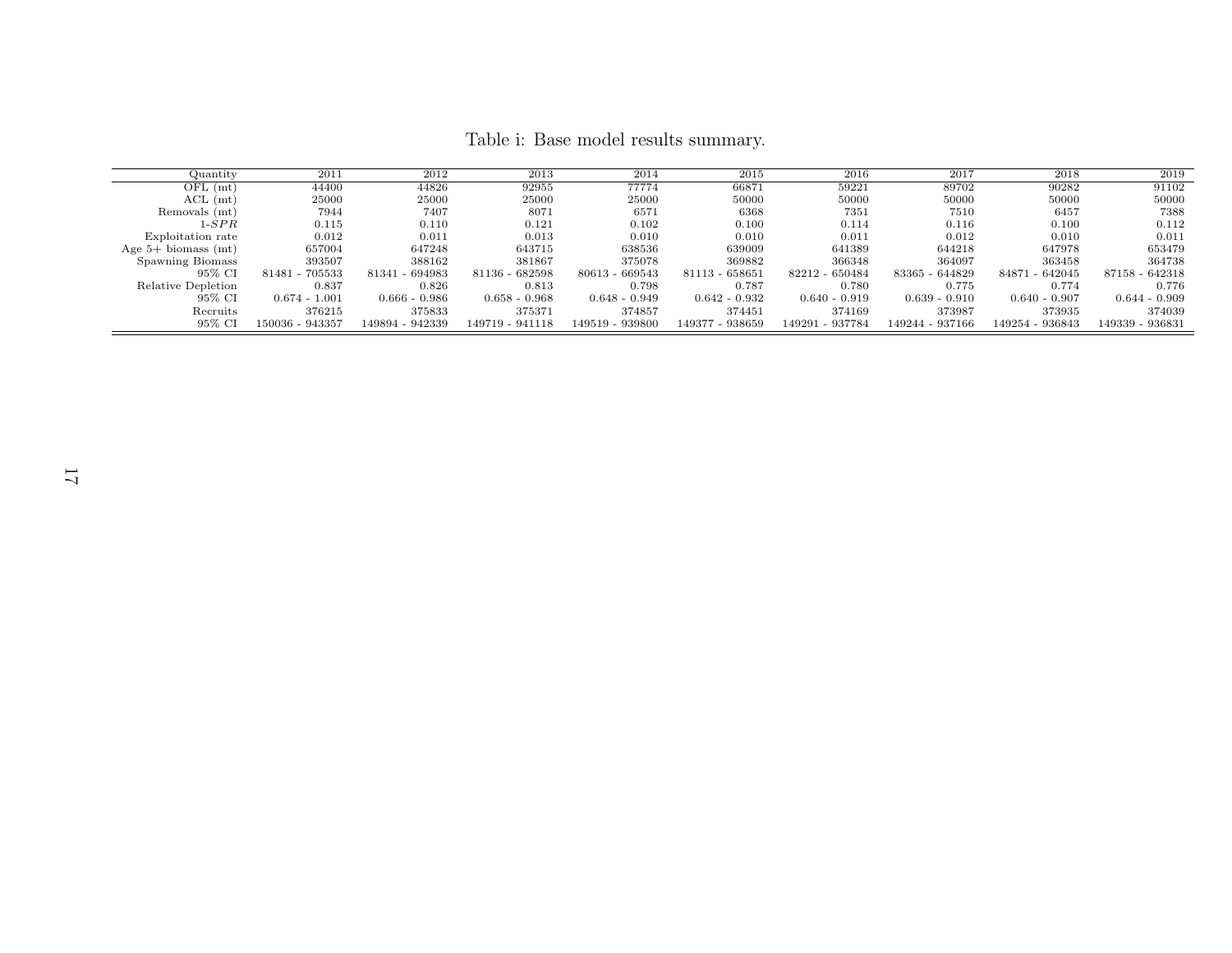

Figure h: Equilibrium yield curve for the catch update model. Values are based on the 2018 fishery selectivity and with steepness fixed at 0.80.